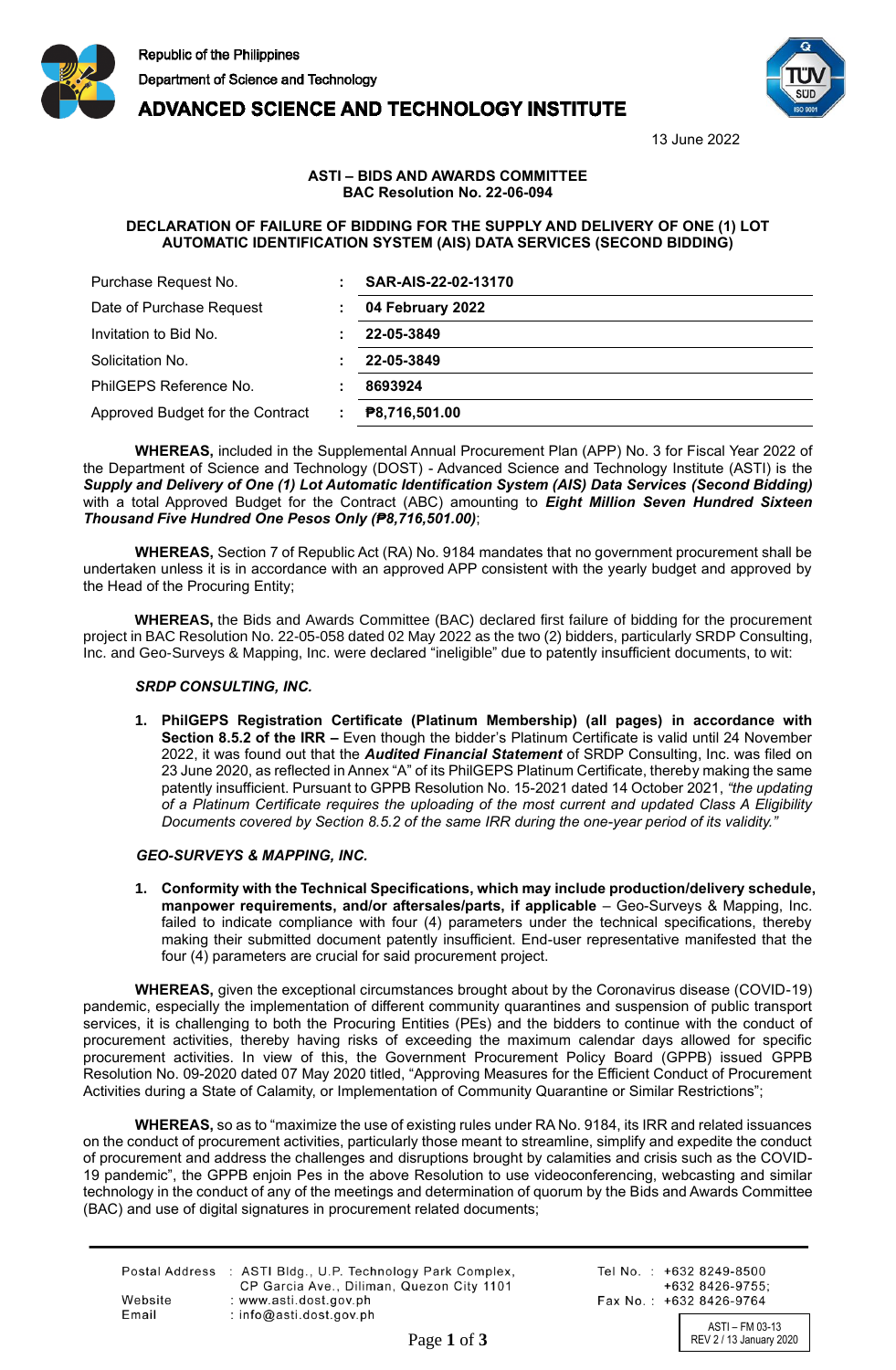**WHEREAS,** on 19 May 2022, 09:00 AM, a Pre-procurement Conference was held online via Microsoft Teams Application with the BAC, BAC Secretariat, and end-user representatives in attendance, to determine the readiness of the procurement project;

**WHEREAS,** on 25 May 2022, the Invitation to Bid for the Supply and Delivery of One (1) Lot Automatic Identification System (AIS) Data Services (Second Bidding) was published on the Philippine Government Electronic Procurement System, DOST-ASTI website, and conspicuous place within the premises of the PE reserved for the purpose;

**WHEREAS,** due to the different community quarantines implemented in the country, a Pre-bidding Conference was held via videoconferencing on 01 June 2022, 09:00 in the morning, which was attended by two (2) prospective bidders, specifically *(1)* Geo-Surveys & Mapping, Inc. and *(2)* SRDP Consulting, Inc.;

**WHEREAS,** on 06 June 2022, the BAC issued Supplemental Bulletin No. BAC-2022-06-017 amending Section VII. Technical Specifications of the Bidding Documents;

**WHEREAS,** SRDP Consulting, Inc. submitted its bids before the 09:00 AM deadline on 13 June 2022 and, on the same day, at 09:30 AM, the BAC conducted the Opening of Bids through a blended meeting arrangement;

**WHEREAS,** Annex "A" or the Revised Guidelines on Electronic Bidding as attached to GPPB Resolution No 21-2021 dated 02 December 2021 provides:

### *"14.0 Data Accuracy*

*The authorized representatives of the PEs and the bidders shall be responsible in ensuring that the data encoded, and documents uploaded in the mPhilGEPS using their respective accounts are true, correct, and free from any mistakes, typographical errors, and/or inaccurate statements."*

**WHEREAS,** during the stages of eligibility check and preliminary examination of their bids, SRDP Consulting, Inc., the sole bidder, was declared "ineligible" due to patently insufficient PhilGEPS Registration Certificate (Platinum Membership) (all pages), as its Audited Financial Statement's date of filing was erroneous, thereby making the same patently insufficient;

**WHEREAS,** Section 35.1(b) of the 2016 revised Implementing Rules and Regulations (IRR) of RA No. 9184 provides that the BAC shall declare the bidding a failure when all prospective bidders are declared ineligible;

**NOW, THEREFORE,** for and in consideration of the foregoing, **WE,** the Members of the BAC, **RESOLVE,**  as it is hereby **RESOLVED,** to:

- 1) **DECLARE** second failure of bidding for the Supply and Delivery of One (1) Lot Automatic Identification System (AIS) Data Services;
- 2) **CONDUCT** mandatory review and revise the terms, conditions, and specifications, and if necessary, adjust the ABC based on the findings in the mandatory review; and
- 3) **REPOST** the procurement opportunity and resort to Negotiated Procurement after Two Failed Biddings pursuant to Section 53.1 of the 2016 Revised Implementing Rules and Regulations of RA No. 9184;

**RESOLVED,** at the DOST-ASTI, Quezon City, this 13<sup>th</sup> day of June 2022.

Aentanor

**ALVIN E. RETAMAR** End-user

**ROXANNE S. AVIÑANTE** Roxanne SagunDigitally signed K& aniña to by Aviñante

BAC Member

**GIRLIE D. FERNANDEZ** BAC Member

> **JOVEN C. JAVIER** BAC Member

**MARY DROL DEE Q. GILLA** BAC Member